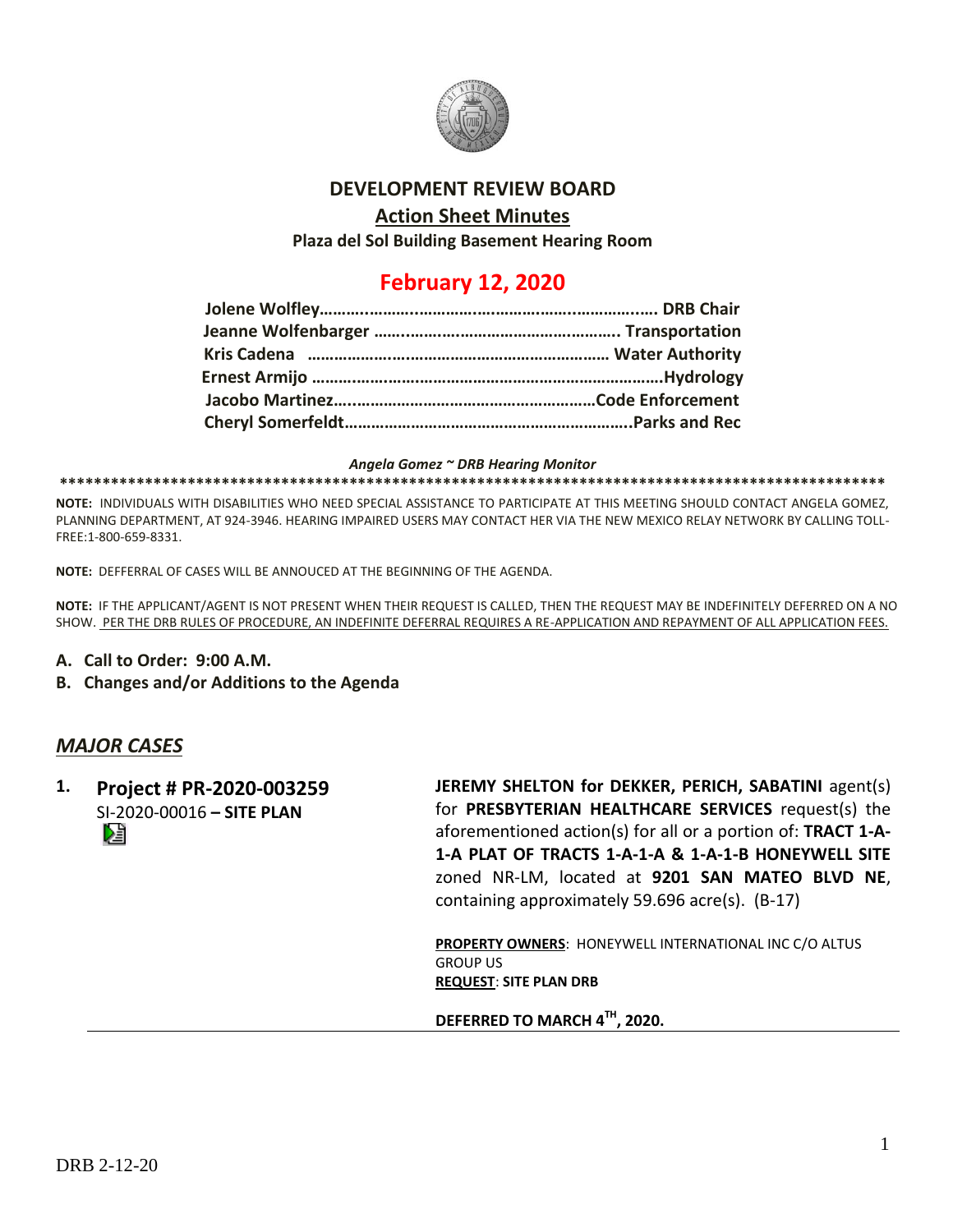| 2. | Project # PR-2018-001326<br>SD-2020-00016 - TEMPORARY DEFERRAL OF<br><b>SIDEWALK CONSTRUCTION</b><br>SD-2020-00003 - 2 YEAR EXTENSION OF THE<br><b>INFRASTRUCTURE IMPROVEMENTS</b><br><b>AGREEMENT</b><br>熠 | MARK GOODWIN & ASSOCIATES, PA agent(s) for EASTSIDE<br><b>DEVELOPMENT INC.</b> request(s) the aforementioned<br>action(s) for all or a portion of: TR A JUAN TABO HILLS<br>WEST & TRACT 1-A-1 JUAN TABO HILLS UNIT 2, zoned PD<br>& NR-PO-C, located along JUAN TABO HILLS BOULEVARD<br>between ROCKY TOP DR and the BERNALILLO COUNTY<br>LINE and containing approximately 98.4699 acre(s). (M-21) |
|----|-------------------------------------------------------------------------------------------------------------------------------------------------------------------------------------------------------------|-----------------------------------------------------------------------------------------------------------------------------------------------------------------------------------------------------------------------------------------------------------------------------------------------------------------------------------------------------------------------------------------------------|
|    |                                                                                                                                                                                                             | PROPERTY OWNERS: EASTSIDE DEVELOPMENT INC & CITY OF<br>ALBUQUERQUE<br>REQUEST: 2 YEAR IIA, SIDEWALK DEFERRAL                                                                                                                                                                                                                                                                                        |
|    |                                                                                                                                                                                                             | IN THE MATTER OF THE AFOREMENTIONED APPLICATION, BEING IN<br>COMPLIANCE WITH ALL APPLICABLE REQUIREMENTS OF THE DPM<br>AND THE IDO, THE DRB HAS APPROVED THE 2 YEAR EXTENSION OF<br>THE INFRASTRUCTURE IMPROVEMENTS AGREEMENT AND THE<br>TEMPORARY DEFERRAL OF CONSTRUCTION OF SIDEWALKS ON THE<br><b>INTERIOR STREETS AS SHOWN ON EXHIBIT IN THE PLANNING FILE.</b>                                |
| 3. | Project # PR-2019-002333<br>(1003918)<br>SI-2019-00420 - SITE PLAN                                                                                                                                          | DON BRIGGS PE, CFM agent(s) for JOHN LOWE request(s)<br>the aforementioned action(s) for all or a portion of: Lots<br>10A, 11A, 11B, and 12A, UNIT 1 PARADISE HILLS zoned<br>MX-L, located at 5520, 5516, 5512 BUGLO NW between<br>BASHA ST NW and SIERRA MORENA ST NW, containing<br>approximately 2.5187 acre(s). (B-11) [Deferred from 1/8/20,<br>2/5/20                                         |
|    |                                                                                                                                                                                                             | PROPERTY OWNERS: BUGLO PROPERTIES LLC<br><b>REQUEST: SITE PLAN AND INFRASTRUCTURE LIST</b>                                                                                                                                                                                                                                                                                                          |
|    |                                                                                                                                                                                                             | DEFERRED TO FEBRUARY 26, 2020.                                                                                                                                                                                                                                                                                                                                                                      |
| 4. | Project # PR-2019-002454<br>(AKA: PR-2019-003125)<br>SD-2019-00215 - PRELIMINARY/FINAL<br><b>PLAT</b><br>熖                                                                                                  | TIMOTHY SOLINSKY request(s) the aforementioned<br>action(s) for all or a portion of: TRACTS A-1 A-2, zoned MX-<br>FB-UD, located at 415 TIJERAS AVE, containing<br>approximately 2.0314 acre(s). (J-14) [Deferred from 12/11/19,<br>1/15/20, 1/22/20, 1/29/20                                                                                                                                       |
|    |                                                                                                                                                                                                             | PROPERTY OWNERS: BERNALILLO COUNTY<br>REQUEST: CONSOLIDATE 21 LOTS INTO 2/ GRANT EASEMENTS                                                                                                                                                                                                                                                                                                          |
|    |                                                                                                                                                                                                             | IN THE MATTER OF THE AFOREMENTIONED APPLICATION,<br>BEING IN COMPLIANCE WITH ALL APPLICABLE REQUIREMENTS<br>OF THE DPM AND THE IDO, THE DRB HAS APPROVED THE<br>PRELIMINARY/FINAL PLAT. FINAL SIGN OFF IS DELEGATED TO:<br>PLANNING FOR REAL PROPERTY NOTES, UTILITY COMPANIES<br>SIGNATURES AND FOR THE AGIS DXF.                                                                                  |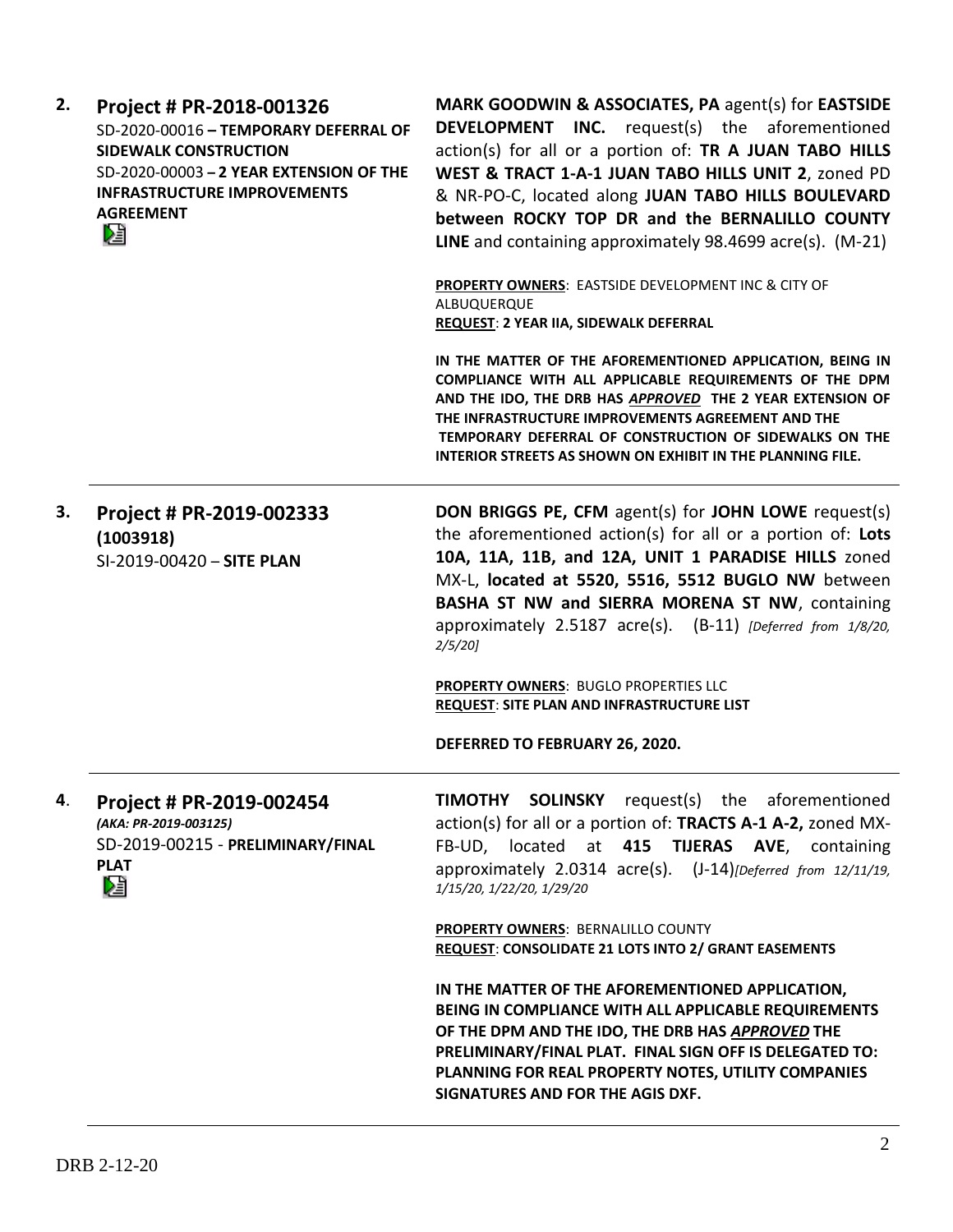# **5. Project # PR-2019-003199** SI-2019-00424 **– SITE PLAN**

**CLARK CONSULTING ENGINEERS** agent(s) for **ABQ AIRPORT LODGING, LLC** request(s) the aforementioned action(s) for all or a portion of: **LOT 3A-2A, BLOCK 1, SUNPORT PARK,**  zoned NR-BP, located at **3021 FLIGHTWAY SE** between **UNIVERSITY and TRANSPORT**, containing approximately 1.9 acre(s). (M-15) *[Deferred from 1/22/20, 2/5/20]*

**PROPERTY OWNERS**: PHOENIX TWO LIMITED PARTNERSHIP **REQUEST**: **SITE PLAN FOR HOTEL DEVELOPMENT**

**IN THE MATTER OF THE AFOREMENTIONED APPLICATION, BEING IN COMPLIANCE WITH ALL APPLICABLE REQUIREMENTS OF THE DPM AND THE IDO AND WITH THE SIGNING OF THE INFRASTRUCTURD LIST DATED FEBRUARY 12, 2020, THE DRB HAS** *APPROVED* **THE SITE PLAN. FINAL SIGN-OFF IS DELEGATED TO PLANNING FOR THE INFRASTRUCTURE IMPROVEMENTS AGREEMENT (IIA).**

## *MINOR CASES*

**6. Project # PR-2019-002766** SD-2020-00041 **– PRELIMINARY/FINAL PLAT**<br>D골 **ARCH + PLAN LAND USE CONSULTANTS** agent(s) for **FIRST FINANCIAL CREDIT UNION** request(s) the aforementioned action(s) for all or a portion of: **TR 1A-2-A-3 PLAT OF TRS 1A-2-A-1, 1A-2-A-2 & 1A-2-A-3, RENAISSANCE CENTER,**  zoned MX-M, located at **4910 UNION WAY DR NE**, containing approximately 12.56 acre(s). (F-16)

> **PROPERTY OWNERS**: FIRST FINANCIAL CREDIT UNION **REQUEST**: **LOT LINE ADJUSTMENT**

**IN THE MATTER OF THE AFOREMENTIONED APPLICATION, BEING IN COMPLIANCE WITH ALL APPLICABLE REQUIREMENTS OF THE DPM AND THE IDO, THE DRB HAS** *APPROVED* **THE PRELIMINARY/FINAL PLAT WITH THE CONDITION OF TCL REVISION. FINAL SIGN OFF IS DELEGATED TO THE WATER AUTHORITY FOR POSSIBLE ADDITIONAL EASEMENT REQUIREMENT, AND TO PLANNING FOR UTILITY COMPANIES SIGNATURES AND THE AGIS DXF.**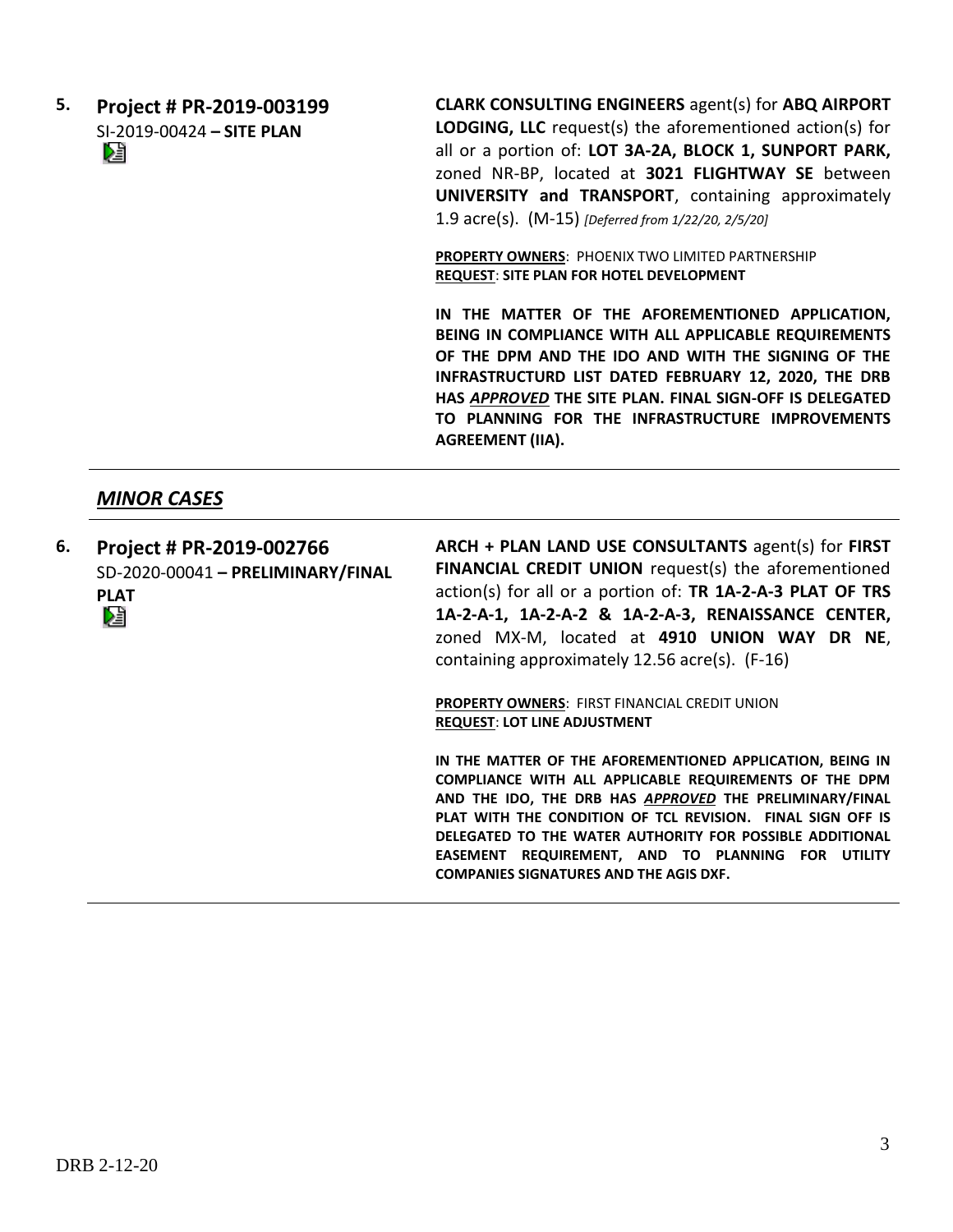| 7. | Project # PR-2020-003357<br>SD-2020-00040 - PRELIMINARY/FINAL<br><b>PLAT</b><br>麏                                       | TIERRA WEST LLC agent(s) for ABQ OFFICE LLC request(s)<br>the aforementioned action(s) for all or a portion of: LOTS 6-<br>A-1, 6-A-2, 6-A-3 and 6-A-4, JEFFERSON COMMONS II,<br>zoned NR-BP, located at 5411 JEFFERSON BLVD NE<br>between SINGER BLVD NE and OFFICE BLVD NE, containing<br>approximately 17.0507 acre(s). (F-17)<br>PROPERTY OWNERS: 5421 JEFFERSON STREET HOLDINGS LLC C/O<br><b>CWCAPITAL ASSET MGMT LLC</b><br>REQUEST: MINOR SUBDIVISION FINAL PLAT APPROVAL<br>DEFERRERD TO FEBRUARY 26TH, 2020. |
|----|-------------------------------------------------------------------------------------------------------------------------|------------------------------------------------------------------------------------------------------------------------------------------------------------------------------------------------------------------------------------------------------------------------------------------------------------------------------------------------------------------------------------------------------------------------------------------------------------------------------------------------------------------------|
| 8. | Project # PR-2019-002764<br>SD-2020-00037 - PRELIMINARY/FINAL<br><b>PLAT</b><br>VA-2020-00046 - SIDEWALK VARIANCE<br>DÈ | JAG PLANNING AND ZONING, LLC agent(s) for COSME<br>JAQUEZ request(s) the aforementioned action(s) for all or a<br>portion of: LOT 5, BLOCK 8, ORIGINAL TOWNSITE OF<br>WESTLAND, zoned MX-M, located on CENTRAL AVE NW<br>between 90 <sup>TH</sup> ST NW and 94 <sup>TH</sup> ST NW, containing<br>approximately 1.1479 acre(s). (K-9)<br>PROPERTY OWNERS: LOYA COSME JAQUEZ & JAQUEZ LETICIA A<br><b>REQUEST: CONSOLICATE 5 LOTS INTO 1 LOT</b><br>DEFERRED TO FEBRUARY 26TH, 2020                                     |
| 9. | Project # PR-2018-001284<br>SD-2020-00036 - AMENDMENT TO<br><b>INFRASTRUCTURE LIST</b><br>巆                             | RESPEC agent(s) for LEGACY HOSPITALITY, LLC request(s)<br>the aforementioned action(s) for all or a portion of: TRACT<br>A-2-A-1-A, PARK SQUARE, zoned MX-H, located on<br>AMERICA'S PARKWAY'S NE between INDIAN SCHOOL RD<br>NE and I-40, containing approximately 1.82 acre(s). (J-18)<br>PROPERTY OWNERS: NEW OMNI HOSPITALITY LLC C/O LEGACY<br><b>HOSPITALITY LLC</b><br>REQUEST: AMENDMENT TO EXISTING INFRASTRUCTURE LIST                                                                                       |
|    |                                                                                                                         | AMENDMENT TO INFRASTRUCTURE LIST WAS APPROVED.                                                                                                                                                                                                                                                                                                                                                                                                                                                                         |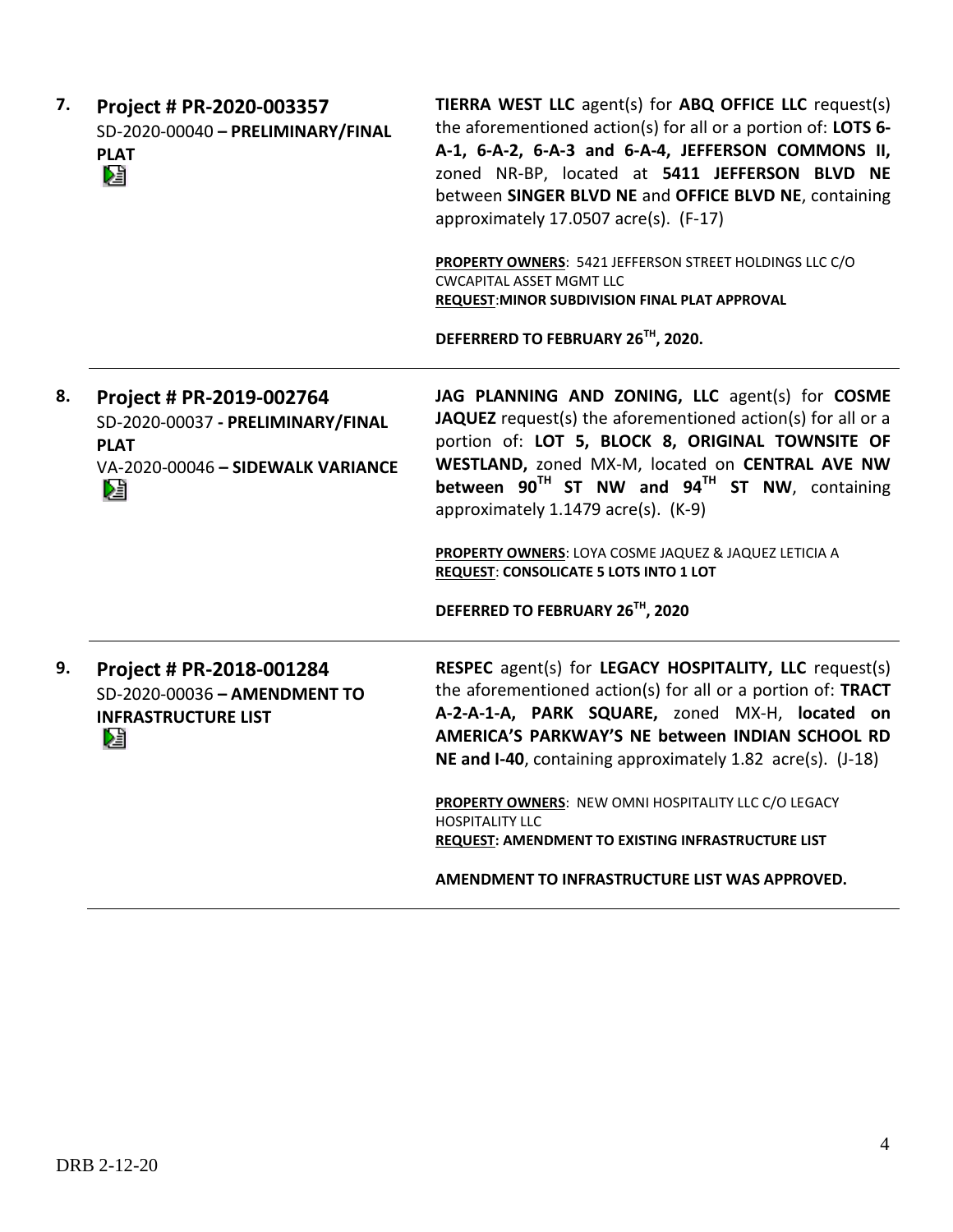| 10. | Project # PR-2019-001368<br>SD-209-00219 - PRELIMINARY/FINAL<br><b>PLAT</b> | ALDRICH LAND SURVEYING agent(s) for B & L REAL ESTATE<br><b>HOLDINGS LLC</b> request(s) the aforementioned action(s) for<br>all or a portion of: TRACTS 7-A & 7-B, UNSER CROSSINGS,<br>zoned MX-M, located at 8020 CENTRAL AVE SW, containing<br>approximately 4.7196 acre(s). (K-10) [Deferred from 12/18/19,<br>1/8/20 |
|-----|-----------------------------------------------------------------------------|--------------------------------------------------------------------------------------------------------------------------------------------------------------------------------------------------------------------------------------------------------------------------------------------------------------------------|
|     |                                                                             | <b>PROPERTY OWNERS: B&amp;L LLC</b><br><b>REQUEST: DIVIDE 1 TRACT INTO 2 TRACTS</b>                                                                                                                                                                                                                                      |
|     |                                                                             | DEFERRED TO MARCH 24TH, 2020.                                                                                                                                                                                                                                                                                            |
| 11. | Project # PR-2020-003250<br>SD-2020-00005 - PRELIMINARY/FINAL               | TIERRA WEST LLC agent(s) for CHARTER SCHOOLS<br><b>SOLUTIONS</b> request(s) the aforementioned action(s) for all                                                                                                                                                                                                         |

**TIERRA WEST LLC** agent(s) for **CHARTER SCHOOLS Solution** Solution or a portion of: **PARCEL E-1-A LAND DIV PLAT PARCELS D-1- A & E-1-A FORMERLY PARCEL D-1 & E-1 PANORAMA HEIGHTS ADDN CONT 4.9998 AC M/L OR 217,791 SF M/L LOT E1A, PANORAMA HEIGHTS ADDN,** zoned MX-M, located at **13201 LOMAS BLVD NE**, containing approximately 4.996 acre(s). (K-22)*[Deferred from 1/22/20]*

> **PROPERTY OWNERS**: CHARTER SCHOOLS SOLUTIONS **REQUEST**: **PRELIMINARY/FINAL PLAT**

**IN THE MATTER OF THE AFOREMENTIONED APPLICATION, BEING IN COMPLIANCE WITH ALL APPLICABLE REQUIREMENTS OF THE DPM AND THE IDO, WITH THE SIGNING OF THE INFRASTRUCTURE LIST DATED FEBRUARY 12TH, 2020, THE DRB HAS** *APPROVED* **THE PRELIMINARY/FINAL PLAT. FINAL SIGN OFF IS DELEGATED TO: TRANSPORTATION FOR SIDEWALK AND CURB RAMPS WITHIN THE RIGHT-OF-WAY AND POSSIBLE AMENDMENT TO THE INFRASTRUCTURE LIST FOLLOWING REVIEW BY THE D.O.T., AND TO PLANNINING FOR AGIS DXF AND FOR THE INFRASTRUCTURE IMPROVEMENTS AGREEMENT (IIA).**

**PLAT**